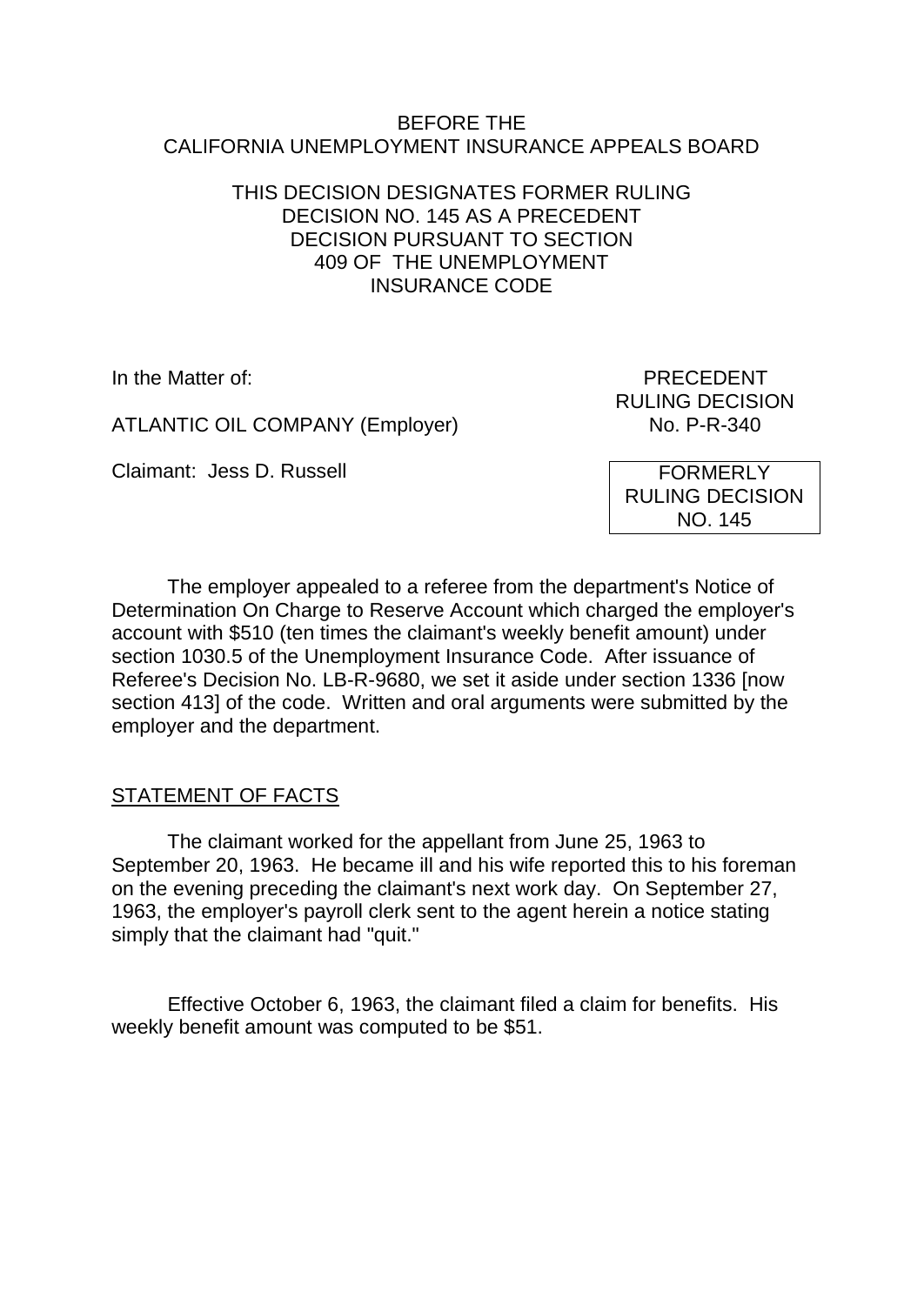In completing his claim form, the claimant entered thereon "shut down" as the reason for his separation from his employment with the appellant. A copy of the claim form was forwarded by the department to the employer or its agent. The agent duly responded with his own form entitled, "Request for Determination of Eligibility." Therein appeared the following:

"It is requested that the facts of claimant's separation be reviewed to determine his eligibility under the following section of the U.I. Code:

 $X$  Section 1256, Voluntary Quit or Discharge

X Section 1257, Misstatement

Section 1264, Marital or Domestic

"Claimant was employed as a Derrickman in the oil well drilling industry at the prevailing rate of \$3.47 per hour from June 25, 1963 to September 20, 1963 when he quit his job for his own reasons. The rig did not go down until October 4, 1963. Work was available and a replacement was required."

The above statement was based upon the communication of September 27, 1963 from the employer's headquarters office to the agent. The agent has a separate form which he has made a practice of using when he wishes to request a ruling under section 1030 of the code. This form was not used in this case.

On October 31, 1963, the department interviewed the claimant who explained that he had been unable to work because of a "virus"; that he had notified the foreman; and that when he was able to return to work, he had done so; but that the "rig" was shut down at that time. The department also called the payroll clerk and discussed the claimant's separation from his employment. The departmental representative's notations of such discussion included the following:

"Asked if her records showed clmt. was off sick & unable to work. She stated 'yes' but requested I call Mr. Clarence Sylvia."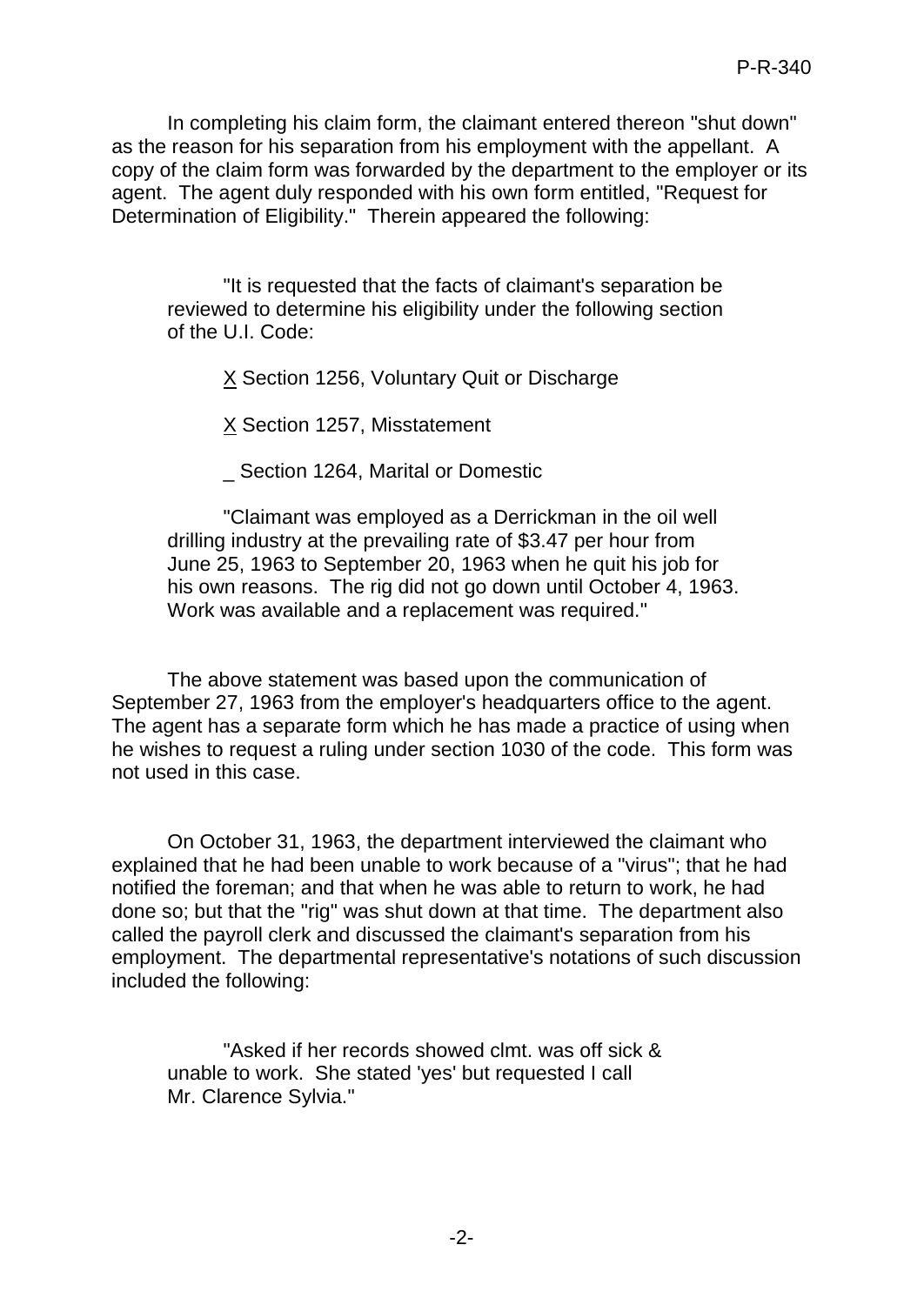In accordance with this suggestion, the departmental representative spoke with Mr. Sylvia (the foreman) and made the following notes of the conversation:

"Discussed with Mr. Sylvia who verified clmt. notified him immediately of his illness-He stated (employ)er cannot hold these jobs-(employ)ees must be replaced immediately-since jobs require someone on job at all times."

Thereafter upon completion of its investigation, the department concluded that the claimant had been replaced during an excused absence because of illness. The department issued a notice of determination of eligibility and a notice of ruling holding that the claimant was not disqualified for benefits under sections 1256 and 1257(a) of the code and that the employer's account was not relieved of charges under section 1032 of the code. The employer did not appeal from these notices. The department also issued the notice of determination under code section 1030.5 from which the employer appealed as stated above.

At the hearing in this matter, the payroll clerk denied that her records showed that the claimant had been away from work because of illness. She testified that on October 31, 1963, she knew only that the claimant had "quit." The foreman testified that he had held the claimant's job open for him for 12 days although he had temporarily replaced him; that he had not heard from the claimant again during the 12-day period; and that he was not certain that the claimant was, in fact, ill because the claimant had on two prior occasions failed to report to work without notice. When asked why she had sent the termination notice to the agent before the 12-day period had expired, the payroll clerk could only say that she had assumed that the claimant had quit.

The employer contends that its agent's statement in response to the notice of claim was submitted in accordance with section 1327 of the code, not pursuant to section 1030 of the code. The agent testified that this procedure was followed because of the mandatory nature of the provisions of code section 1327, as distinguished from the permissive nature of code section 1030, and because he was not in possession of any other facts concerning the claimant's separation from the employer. It was also for this reason that no appeal was taken from the notices of determination and ruling which were not concerned with section 1030.5 of the code.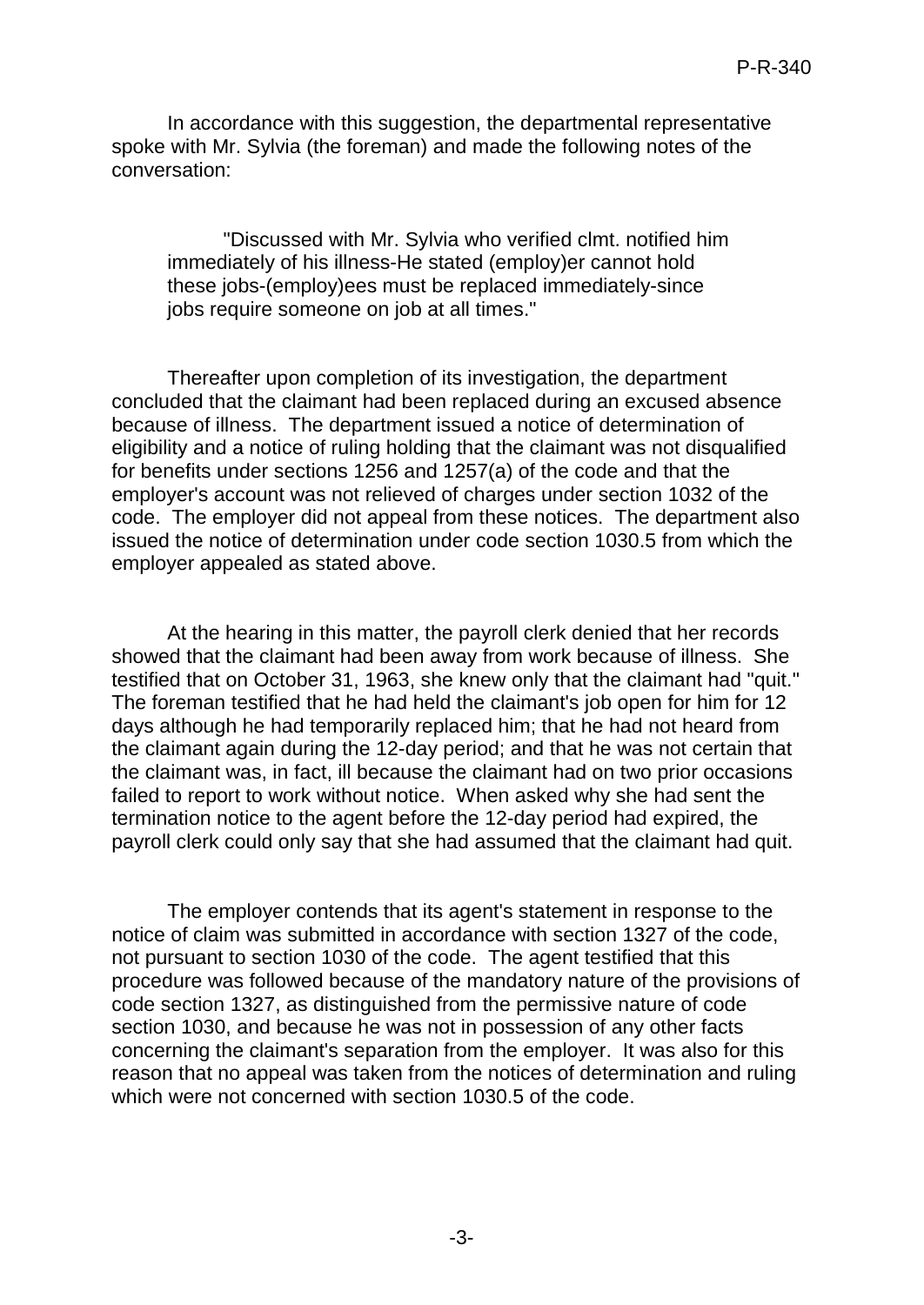## REASONS FOR DECISION

Section 1327 of the code provides:

"1327. A notice of the filing of a new or additional claim shall be given to the employing unit by which the claimant was last employed immediately preceding the filing of such claim, and the employing unit so notified shall submit within 10 days after the mailing of such notice any facts then known which may affect the claimant's eligibility for benefits."

Section 1328 of the code provides:

"1328. The facts submitted by an employer pursuant to Section 1327 shall be considered and a determination made as to the claimant's eligibility for benefits. The claimant and any employer who prior to the determination has submitted any facts or given any notice pursuant to Section 1327 and authorized regulations shall be promptly notified of the determination and the reasons therefor and may appeal therefrom to a referee within 10 days from mailing or personal service of notice of the determination. The 10-day period may be extended for good cause."

Section 1030 of the code provides in pertinent part:

"1030. (a) Any employer who is entitled under Section 1327 to receive notice of the filing of a new or additional claim may, within 10 days after mailing of such notice, submit to the department any facts within its possession disclosing whether the claimant left such employer's employ voluntarily and without good cause or was discharged from such employment for misconduct connected with his work.

\* \* \*

"(c) The department shall consider such facts together with any information in its possession and promptly issue to the employer its ruling as to the cause of the termination of the claimant's employment. . . ."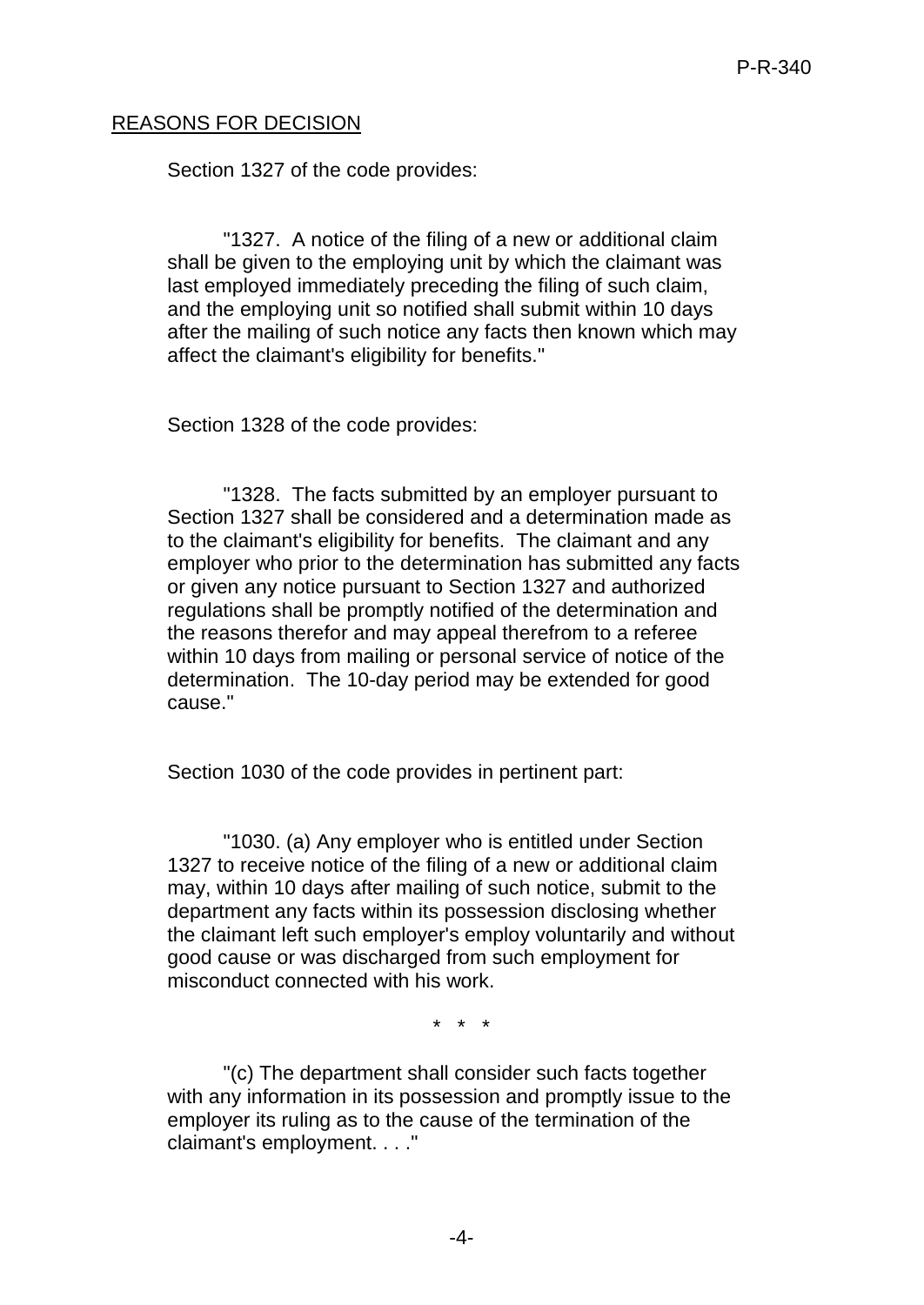Section 1030.5 of the code provides:

"1030.5. If the director finds that any employer or any employee, officer, or agent of any employer, in submitting facts pursuant to Section 1030 or 3701, willfully makes a false statement or representation or willfully fails to report a material fact concerning the termination of a claimant's employment, the director shall make a determination thereon charging the employer's reserve account not less than 2 nor more than 10 times the weekly benefit amount of such claimant. The director shall give notice to the employer of a determination under this section. Appeals may be taken from said determinations in the same manner as appeals from determinations on benefit claims."

Section 1031 of the code provides:

"1031. No ruling made under Section 1030 may constitute a basis for the disqualification of any claimant but a determination by the department made under the providions of Section 1328 may constitute a ruling under Section 1030."

Section 1032 of the code provides:

"1032. If it is ruled under Section 1030 or 1328 that the claimant left the employer's employ voluntarily and without good cause or was discharged by reason of misconduct connected with his work, benefits paid to the claimant subsequent to the termination of employment due to such voluntary leaving or discharge which are based upon wages earned from such employer prior to the date of such termination of employment, shall not be charged to the account of such employer unless he failed to furnish the information specified in Section 1030 within the time limit prescribed in that section."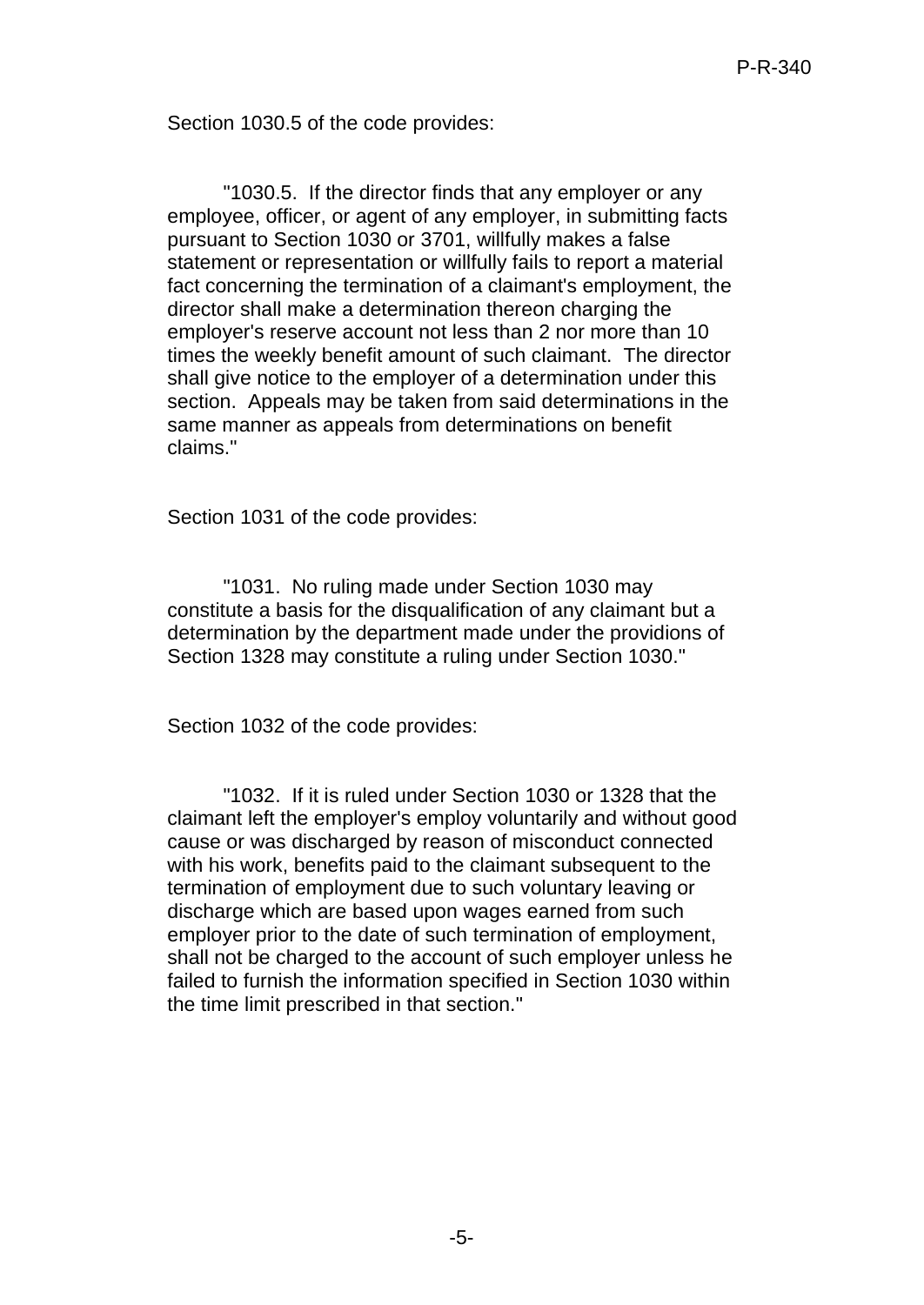In Benefit Decision No. 6683 we considered a situation in which the employer had indirectly indicated that it did not wish a ruling; that it wished merely a determination of the claimant's eligibility. The employer used a form entitled "Request for Ruling and/or Determination of Eligibility." In responding to the notice of claim, the employer used such form but struck out the words "Ruling and/or." Section 1030.5 was not yet a part of the code when this case was considered. We stated in such decision:

"The fact that the employer did not desire a ruling nor request one is not controlling. Under section 1030(c) the department must consider information submitted by the employer, together with other facts in its possession, and must issue a ruling if the employer submits information in accordance with and of the type described in subsections (a) or (b) of section 1030."

In Benefit Decision No. 5949, we stated:

"There is nothing contained in Section 39.1 of the Act (now section 1030 of the code) or Section 232 (now 1030-1) of Title 22 of the California Administrative Code which makes it mandatory for an employer to make a formal request for a ruling in order that a ruling may be issued by the Department. Under Section 39.1 the Department is required to issue its ruling upon the employer's submission of 'any facts within its possession.' Section 232 provides, in substance, for the form and method of supplying such facts. It is our opinion that the submission of facts in compliance with both sections constitutes in effect a request for a ruling. . . ."

In Tax Decision No. 2289, involving a review of the denial of an employer's protest to charges under section 1035 of the code, the employer had submitted timely information to the department in response to the notice of new claim filed alleging that the claimant had voluntarily quit his work without good cause. The department issued and mailed to the employer a notice of determination that the claimant had left his employment with good cause. It did not issue a notice of ruling although its customary procedure had been to issue both a notice of determination and notice of ruling under such circumstances. The employer did not appeal from the notice of determination but contended that it had been misled by the department's failure to issue a notice of ruling and that the charge, therefore, was erroneous. Pertinent to the issue involved herein, we stated as follows: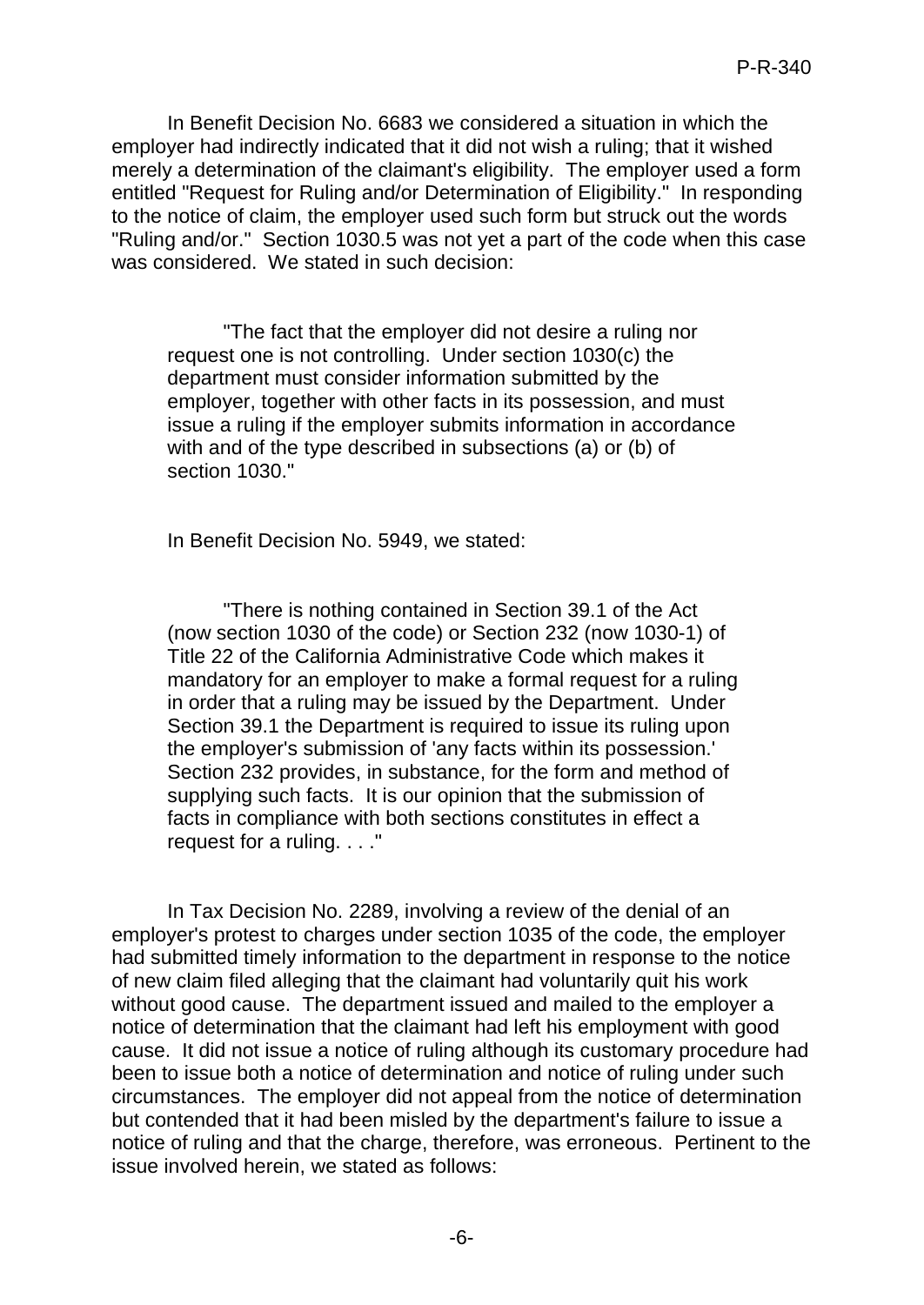"Section 1328 of the code requires that the department make a determination of the claimant's eligibility for benefits pursuant to timely information furnished by the employer and notify the employer thereof. This admittedly was done on April 22, 1955.

"Section 1030 of the code requires that the department promptly issue a ruling on the same facts submitted by the employer as to whether its account should be charged. However, leaving of work 'voluntarily and without good cause' has the same scope and meaning for both purposes under the code (Ruling Decision No. 1). Therefore, not only must any notice of a ruling agree with the notice of determination, but we have held that any appeal from either necessarily constitutes an appeal from both (Ruling Decision No. 13).

"Section 1031 of the code provides that no ruling under section 1030 may constitute a basis for the disqualification of any claimant but a determination under section 1328 may constitute a ruling under section 1030; and code section 1032 refers to a determination under section 1328 as a ruling. Section 1032 reads in part:

> 'If it is ruled under Section 1030 or 1328 that the claimant left the employer's employ voluntarily and without good cause. . . . ' (Emphasis supplied)

"Any ruling under section 1030 of the code which expressly states that it is also a determination under section 1328 of the code is issued under section 1030 and also under section 1328. The use of the word 'or' in section 1032 of the code can be given effect only if a determination which is issued only under section 1328 may be effective as a ruling.

"Since determinations under section 1328 of the code may be made on any element of the claimant's eligibility for benefits with respect to which the employer has made a timely submission of facts to the department, it is clear that not every determination under section 1328 may be considered as a ruling under section 1030 of the code, which is limited to issues of whether the claimant left such employer's employ voluntarily and without good cause or was discharged from such employment for misconduct connected with his work.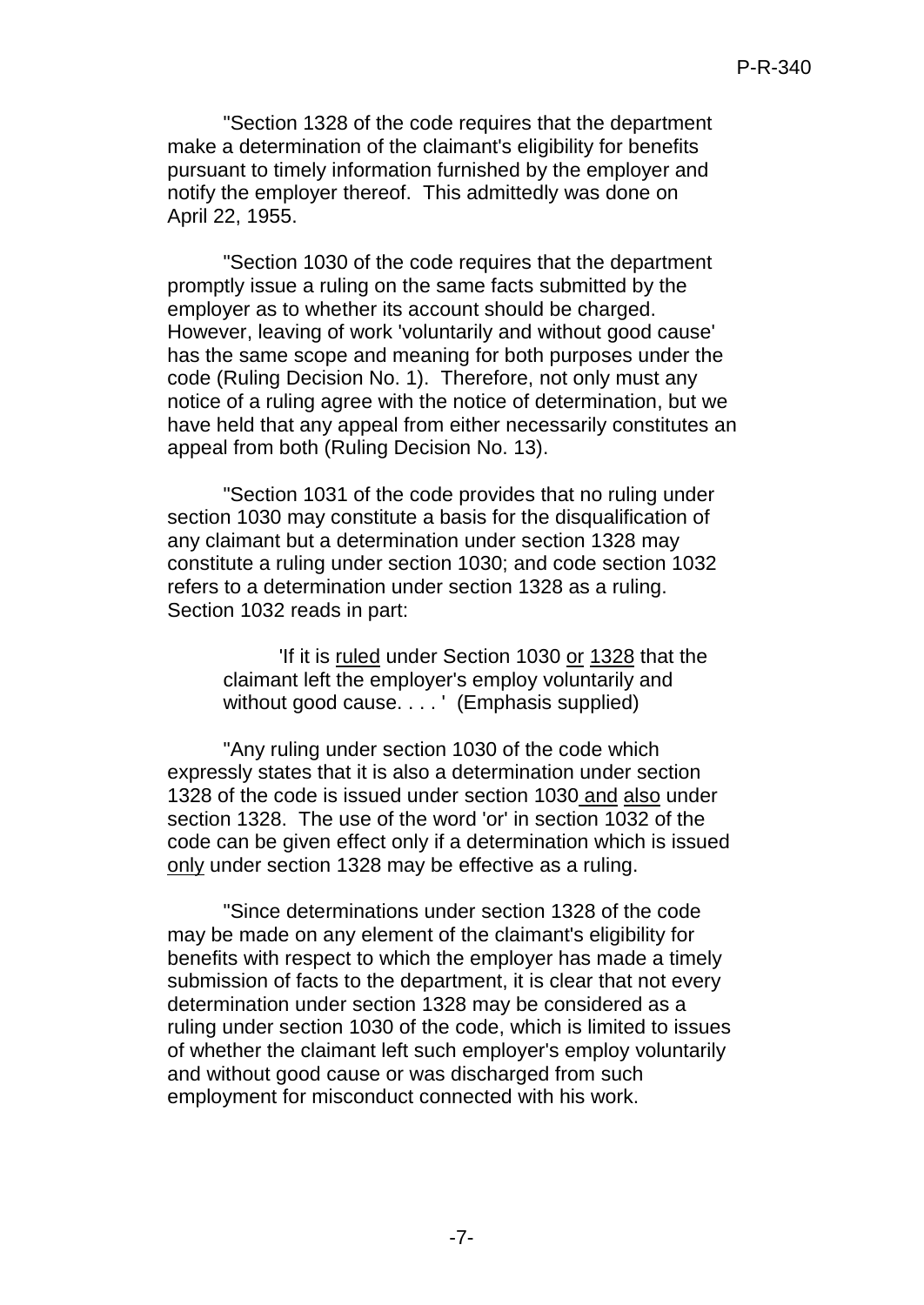"Therefore, sections 1031 and 1032 of the code must mean that every determination under section 1328 of the code may or may not constitute a ruling under section 1030 of the code depending upon whether the particular employer was entitled to a ruling on the issue covered by the determination. In other words, if he was entitled to a ruling and received a notice of a determination under section 1328 of the code, no further notice was necessary.

\* \* \*

"We conclude that the department's notice of a determination on April 22, 1955 under section 1328 of the code also constituted a notice of a ruling within the meaning of section 1030 of the code and that the petitioner's failure to make a timely appeal after receipt of the notice of determination barred its protest (Tax Decision No. 2061)."

In considering the above-cited decisions and others which may express the same view, we believed that employers should not be required to perform an idle act; that is, to expressly request a ruling. Obviously, any facts relating to a voluntary leaving of work or a discharge for misconduct are relevant to a ruling as well as to a possible disqualification under section 1256 of the code. Since section 1030.5 had not yet been added to the code, our interpretation of the pertinent provisions was to the advantage of the employers and of no disadvantage to the claimants. However, we think that the views expressed in the cited decisions should be reexamined in the light of code section 1030.5.

Section 15 of the code provides: " 'Shall' is mandatory and 'may' is permissive." Therefore, section 1327 of the code is mandatory in nature since it provides that the employer shall submit any facts then known which may affect the claimant's eligibility for benefits (Huber v. The San Francisco Bank (1953), S.F. Superior Court, No. 43168). Realizing this, the employer's agent submitted the facts which he then had as supplied to him by the employer's main office. We believe that he also realized that he might not have all of the facts in the case and that these might be in the possession of someone in the employer's organization. Therefore, the agent requested only a determination of the claimant's eligibility for benefits since he was of the opinion that the provisions of code section 1030(a) were permissive; that the provisions of code section 1030.5 would apply only if the facts were submitted pursuant to section 1030(a); that is, only if he requested a ruling; and that he could thus avoid a possible charge against the employer's account under code section 1030.5. The agent did not expressly indicate that he did not wish a ruling under code section 1030(a).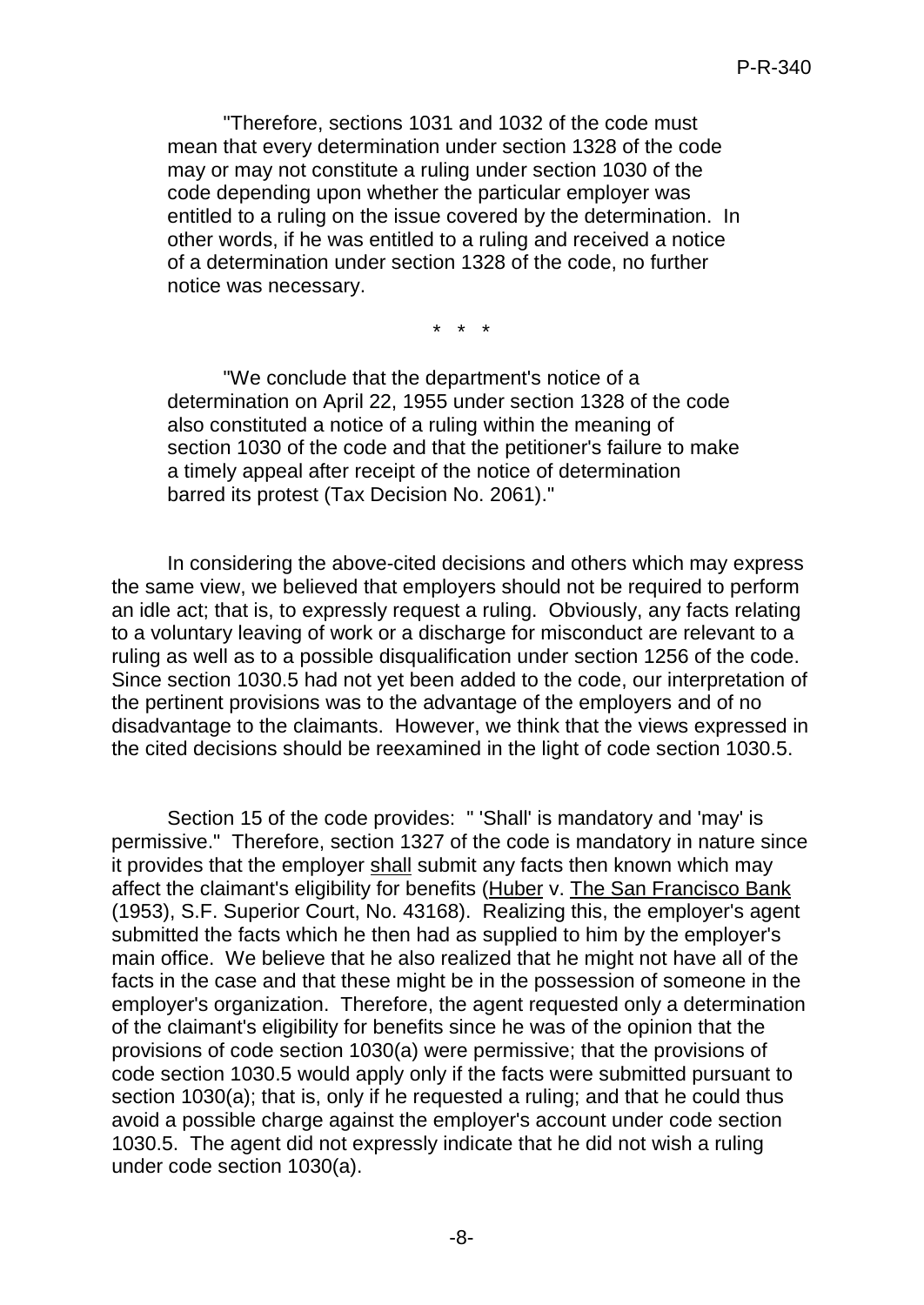Whether the procedure adopted by the agent did in fact and law make section 1030.5 of the code inapplicable in this case depends upon the interpretation placed upon sections 1327, 1328, 1030(a), 1030.5, 1031 and 1032 of the code. Statutes in pari materia, that is, those which relate to the same matter or subject, are to be construed together as if they constituted one act, and are to be construed to be in harmony with each other in order that each may be fully effective. (Crawford, Statutory Construction, sec. 231).

Having again reviewed these sections, we cannot agree with the employer that section 1030.5 is not applicable unless a ruling has been specifically requested. It is apparent to us, as we stated in Tax Decision No. 2289, supra, that when an employer submits information relating to a voluntary quit or discharge in response to a notice received under section 1327 of the code, such information is submitted pursuant to section 1030(a) as well as section 1327 of the code, and any determination issued by the department under section 1328 of the code responsive to such issue does constitute a ruling under section 1030 and section 1328 of the code. This interpretation, as we have previously stated, is to the advantage of employers generally since it relieves them of the burden of making a specific request for a ruling. Also, this interpretation gives effect and meaning to section 1030.5 of the code, for to construe it in the manner suggested by the employer herein would enable all employers to evade the penalty provisions of the section by simply stating that their information is being submitted under the provisions of section 1327 only and that they do not wish a ruling.

We can properly assume that the legislative purpose in enacting section 1030.5 of the code was to remedy some defect in the existing law. It is our obligation to carry out this purpose rather than to defeat it. We believe that the interpretation we have placed upon the pertinent sections of the code does make effective the legislative enactment.

We must now determine whether the employer's account is subject to charges under section 1030.5 of the code. The employer's payroll clerk informed the agent simply that the claimant had "quit." The agent enlarged upon this by stating that the claimant "quit his job for his own reasons." The agent, at least, suspected that this, if factual, was not complete. There were other material facts in the possession of the employer. The claimant's foreman knew these facts and knowingly withheld them from the employer's main office. Although these additional facts may not have been in the possession of the payroll clerk, it was the obligation of the employer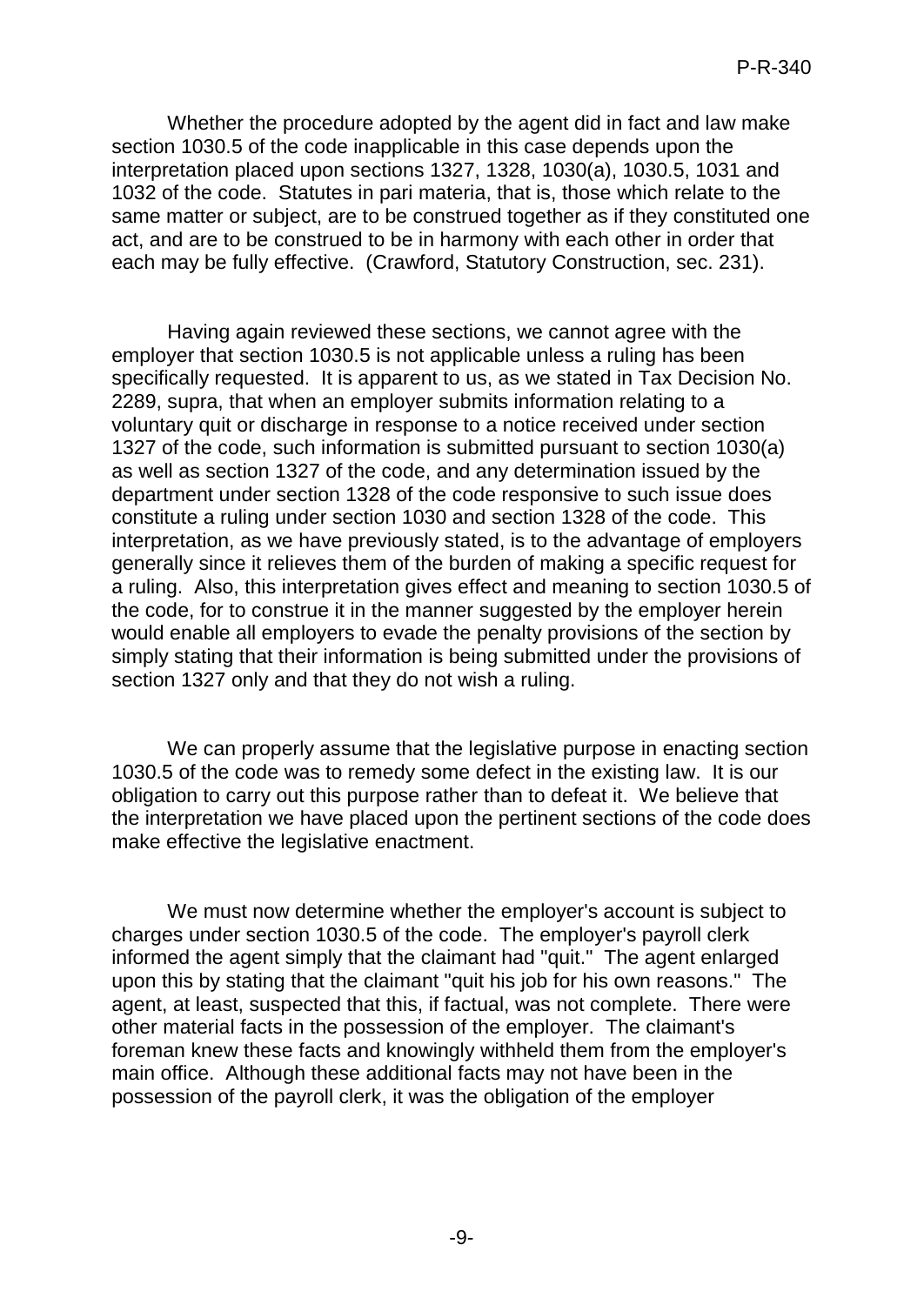to see to it that all of the facts in its possession were submitted to the department so that the department could perform its statutory duty. We, therefore, conclude that the employer wilfully withheld material facts within the meaning of section 1030.5 of the code (Ruling Decisions Nos. 142 [now Appeals Board Decision No. P-R-339] and 143).

It is our further conclusion that assessment of the maximum penalty which may be imposed under 1030.5 of the code is not warranted under the facts of this case. Section 1030.5 had been in effect for only a few weeks at the time the employer submitted its information to the department, and we had not at that time had occasion to consider appeals and issue decisions setting forth our interpretation of the section. The employer's agent recognized the employer's obligation to submit information under section 1327 of the code, but realized that he might not have all the facts concerning the termination. It was his opinion that, under the law, section 1030.5 would not be applicable unless he requested a ruling. Therefore, we hold that the employer's account shall be charged with two times the claimant's weekly benefit amount, or \$102 under section 1030.5 of the code.

#### DECISION

The determination of the department is modified. The employer's account is charged with two times the claimant's weekly benefit amount, or \$102 under section 1030.5 of the code.

Sacramento, California, July 10, 1964.

## CALIFORNIA UNEMPLOYMENT INSURANCE APPEALS BOARD

GERALD F. MAHER, Chairman

LOWELL NELSON

NORMAN J. GATZERT